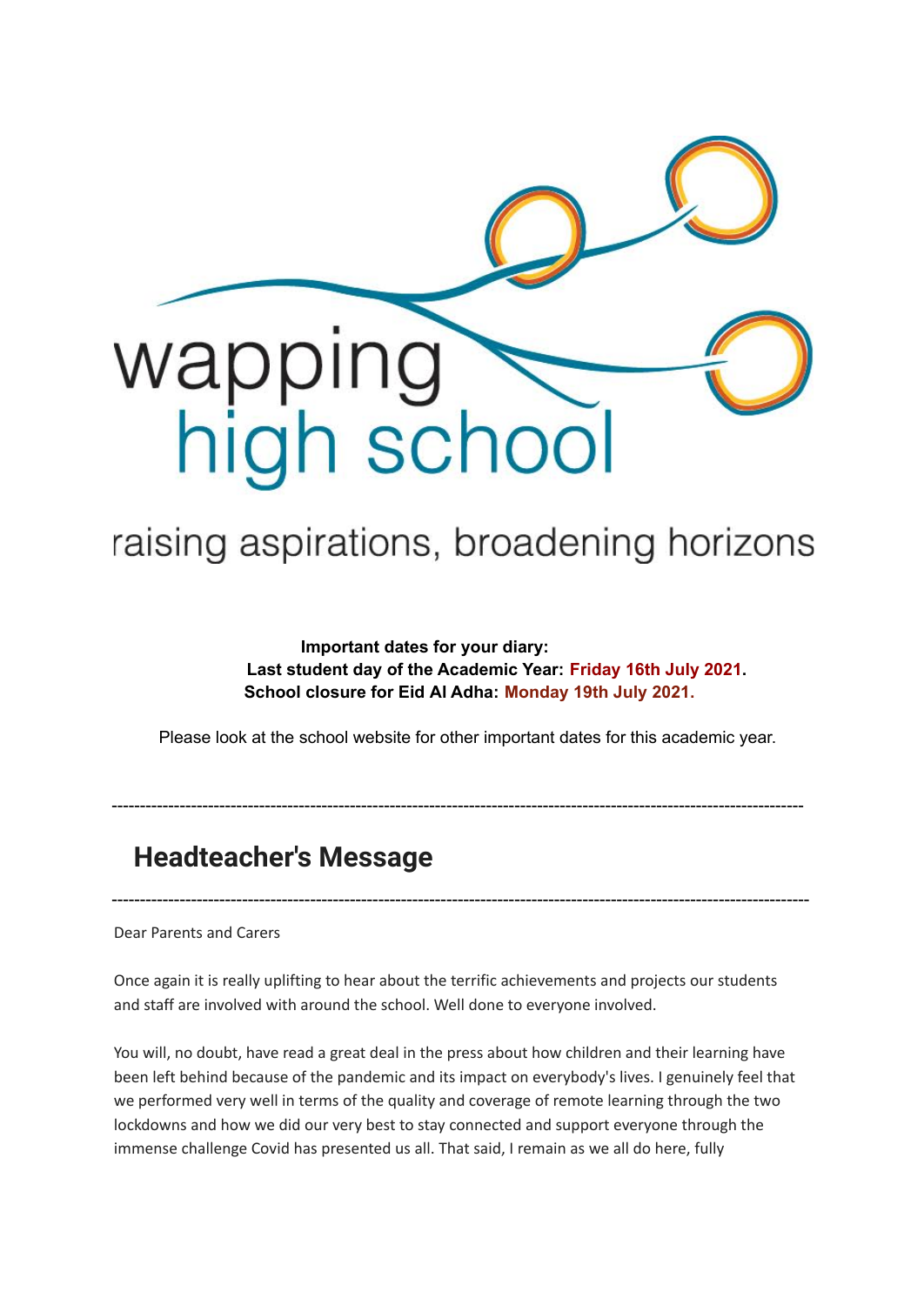committed to ensuring that high-quality learning opportunities are maintained right up to the summer break at the end of next week. This is particularly important for Year 10 students who simply cannot afford to take it easy in the last two weeks. Go for it Year 10!

I am equally committed to ensuring that we continue to further embed coaching and mentoring for everyone here. This will support them accessing more effectively the high quality learning and teaching across our well balanced curriculum, both of which we are very proud of here at the school.

Coaching conversations, and the goals and planning that come from those conversations, will be really powerful tools to ensure students are more motivated than ever to put aside the challenges they've faced due to the pandemic and help focus them very firmly on creating a successful future for themselves.

In balance with this focus on the future, we obviously still continue to be challenged by Covid so please do read Mr Raw's section which follows this as there is key information there which I'm sure you will be very interested to read.

**Friday, the 16th of July** is the last day for students here at the school before their summer holidays and, in line with tradition, there will be a slightly earlier finish on the day. Please see the section below from Ms Ingram and Mr Webb for details of the day and how the term will end for students. The school will then be <mark>closed for students **Monday 19<sup>th</sup> of July** for Eid Al Adha, although there will</mark> be staff available should families need to contact the school on the day.

Incidentally, Tuesday 20<sup>th</sup> of July is a training day for staff when we will be very busy ensuring that we finish off everything we can to make sure we have a first class start in September when **Year 7 students join us in the afternoon on Thursday 2 nd of September** and **Year 11 and Year 10 return on Friday 3 rd of September and Year 9 and 8 return on Monday 6th of September.** Please see next week's final end of year letter for more information here.

I will write to you again towards the end of next week reminding you of these key dates and to share with you some other important information about next year but in the meantime, please encourage your child to try as hard as they can right up until the last day and make the most of all the time we have left this academic year.

Best wishes and stay safe

G. NO

Gary Nelson Headteacher. Email: [headteacher@wappinghigh.org](mailto:headteacher@wappinghigh.org)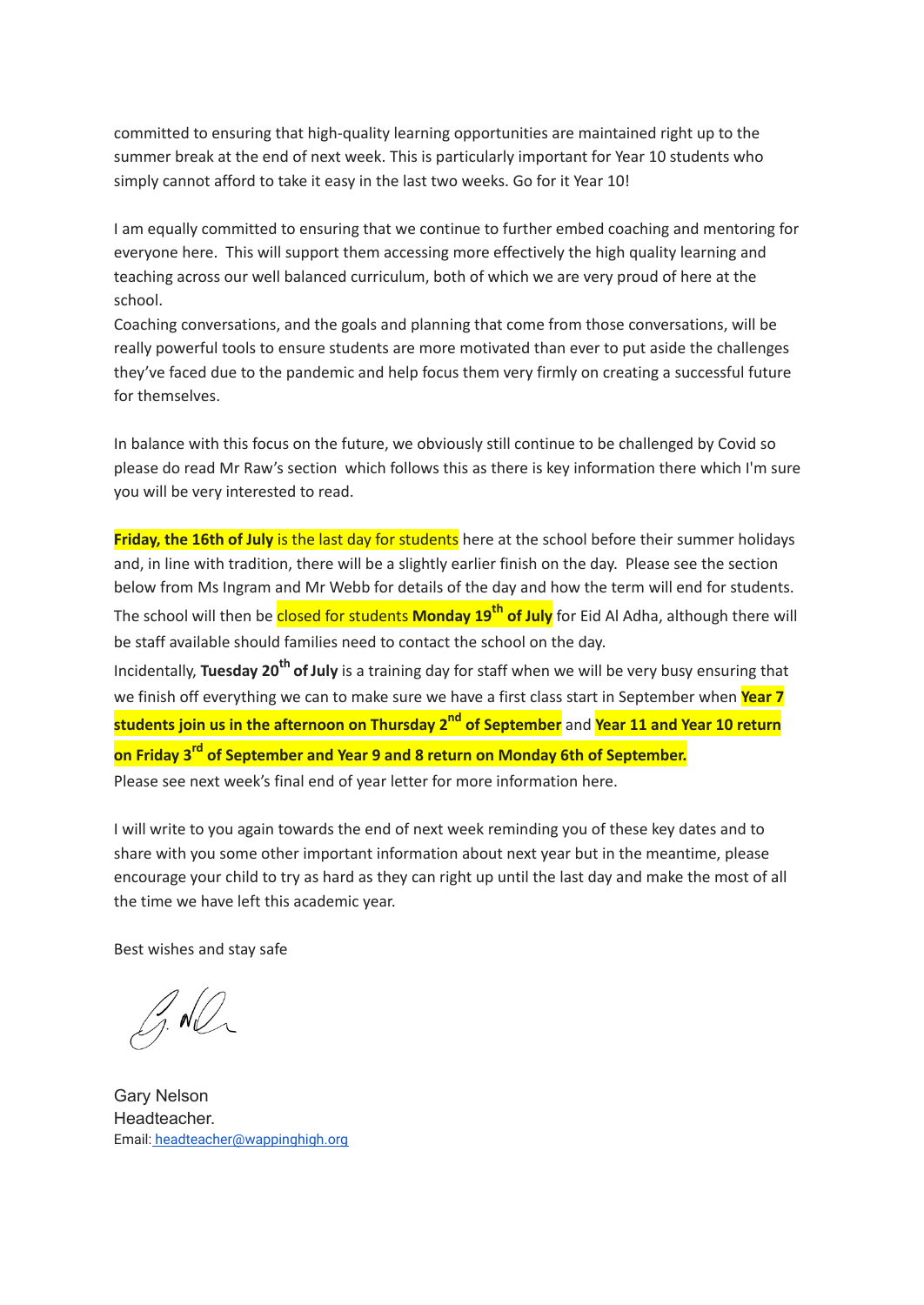# **News**

### **Covid Update.**

Dear parents and carers,

On Wednesday 30th June, your child should have brought home with them a new supply of LFT (Lateral Flow Tests) to be taken at home twice per week. Your child should aim to take these tests on the following dates:

-------------------------------------------------------------------------------------------------------------------------------------------------

-------------------------------------------------------------------------------------------------------------------------------------------------

**Wednesday 30th June Sunday 4th July Wednesday 7th July Sunday 11th July Wednesday 14th July Sunday 18th July**

The remaining test can be taken over the summer holiday at your convenience and a fresh supply will be provided on the last day of term so that all students can take a test the evening before they return to school.

Up until and including Sunday 18th July, you should report all positive cases of COVID-19 to covidtesting@wappinghigh.org where the school will continue to assist the NHS with Test & Trace. Please note, however, that any positive tests taken after Sunday 18th July should be reported to the NHS only until the new academic year begins.

I cannot stress how important our collective role is here in ensuring that each and every student is taking part in regular testing. You will no doubt have noticed that the virus has found its way back into our school community, as it has in practically every school. If it was not for those who are regularly testing, positive cases would go undetected and this would inevitably result in more students and staff having to self-isolate.

Thank you and best wishes.

Mr. Raw Deputy Head,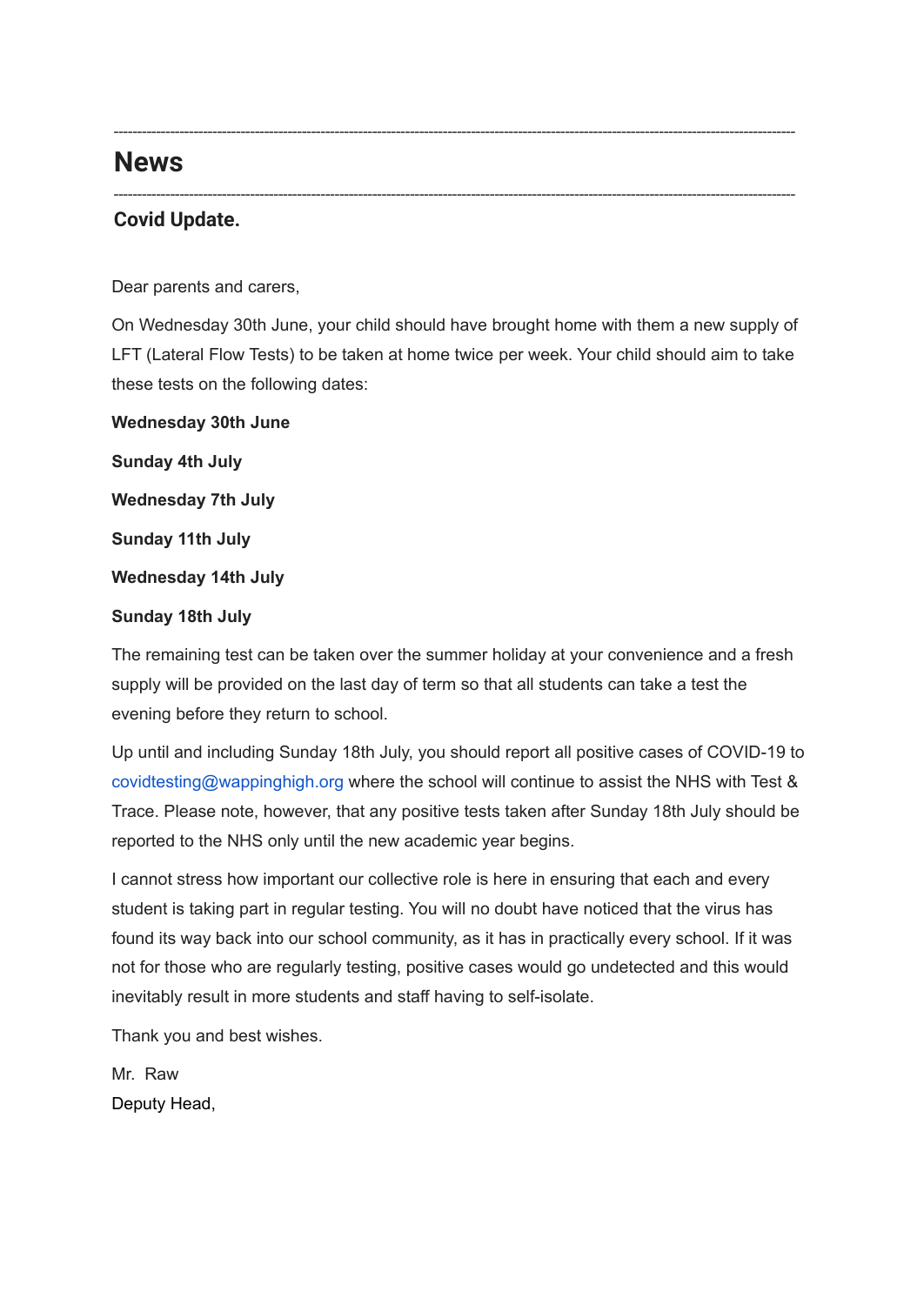#### **Congratulations Year 10!**

Huge congratulations to our Year 10 who truly stepped-up in their Mock Experience week. Students showed a professional and mature approach throughout the whole process in preparation for the exciting year ahead. Well done Year 10!

---------------------------------------------------------------------------------------------------------------------------

Mr Palmer

### **Last Day arrangements - Friday 16th July.**

Students arrive at the normal time.

Period 1 Normal lessons (Y7, 8, 9 and 10)

Period 2 **9.45 - 10.10** Y7 Assembly (to tutor after) **10.20 - 10.45** Y8 Assembly (in Period 2 lessons from 9.45-10.15) **Y9 and 10** Normal lessons

Period 3 All students have Tutor Time **11.00 - 11.25** Y9 Assembly (back to Tutor afterwards) **11.40 - 12.05** pm Y10 Assembly (dismiss from Main Hall)

**Dismissal**:

**11.55** - Y7 depart **12.00** - Y8 depart **12.05** - Y10 depart **12.10** - Y9 depart

Ms Ingram/ Mr Webb.

---------------------------------------------------------------------------------------------------------------------------

Well done to Mr Islam, Maths.

We would like to congratulate our maths teacher, Mr Islam, for successfully being appointed as a regional Maths Mastery Lead in addition to his role at Wapping High School. 'Maths Mastery' is an approach to teaching adopted from Singapore and Shanghai where students build up a deep understanding of mathematical concepts through pictorial modelling, patterns and micro-steps. This appointment is a huge step forward in Wapping High School becoming a hub of excellence in mathematics.

Mr Palmer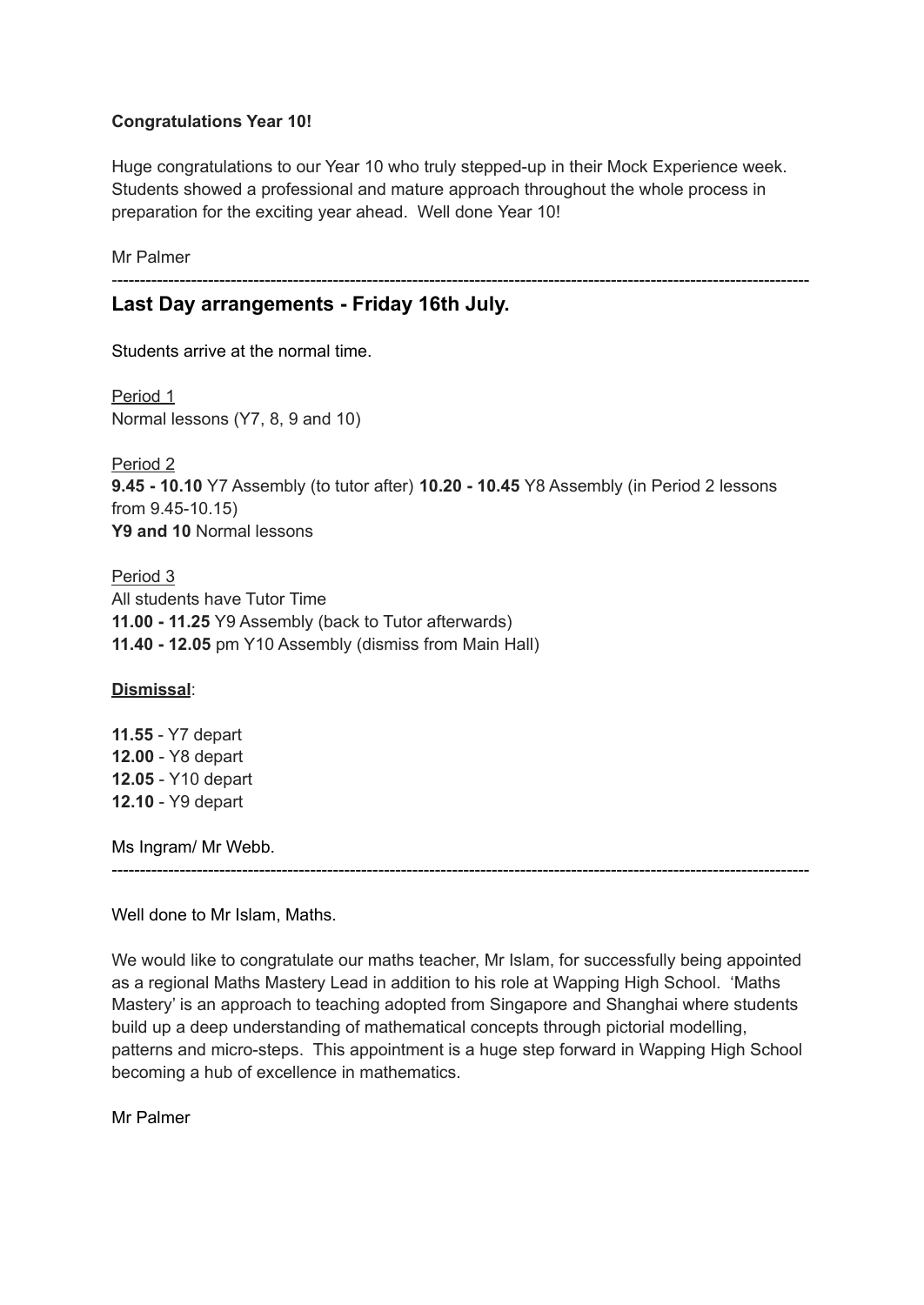#### **WAPPING HIGH SCHOOL FESTIVAL OF CODE MONDAY 26TH – FRIDAY 30TH JULY, 10AM – 4PM.**

**Following on from the success of previous years we will again be running the Festival of Code at Wapping High School after the pandemic. The event is for children and young people aged 10 – 18.**

**During the week participants will be supported by industry mentors to build computer programs, computer games and websites. This event offers children a uniquely immersive experience to learn more about coding and digital industries. There will also be workshops for kids to get hands-on with different, new and emerging technology. The event will culminate on Friday afternoon with an opportunity to showcase what has been built to parents, mentors, press, industry and expert judges.**

> **This year we will be focusing on five themes: Game design in Scratch Advanced game design in Unity HTML/CSS website design Microbits Python**

**Festival of Code is run entirely by volunteers. It is not a taught event, neither a summer childcare club, but rather an opportunity for enthusiastic young people to improve their computer programming and graphic design skills under the guidance of industry experts. Complete beginners, as well as confident coders and designers, are all welcome. The event will also provide the opportunity for children to gain confidence working alongside adults and learn more about possible careers in the fields of engineering and technology. By working together and sharing knowledge, participants will validate their digital skills, learn about teamwork and communication. For more information contact: [festivalofcode@wappinghigh.org](mailto:festivalofcode@wappinghigh.org)**

#### **See the school website for more information.**

**---------------------------------------------------------------------------------------------------------------------**

#### **Summer School July 26th to August 6th : New Year 7s**

If you have younger brothers, sisters or friends joining the school in September, do encourage them to attend our Summer School later this month. As students have missed so many special learning and enrichment opportunities due to lockdown, we have organised a summer school full of fun activities to help our new students get to know the school, the teachers and each other. With Ms Robinson in charge and a lot of Wapping High teachers helping out, the two weeks are sure to be full of opportunities to make, build, cook, create and experiment! We have a few places left for our new students - totally free off course.

Ms Sorba.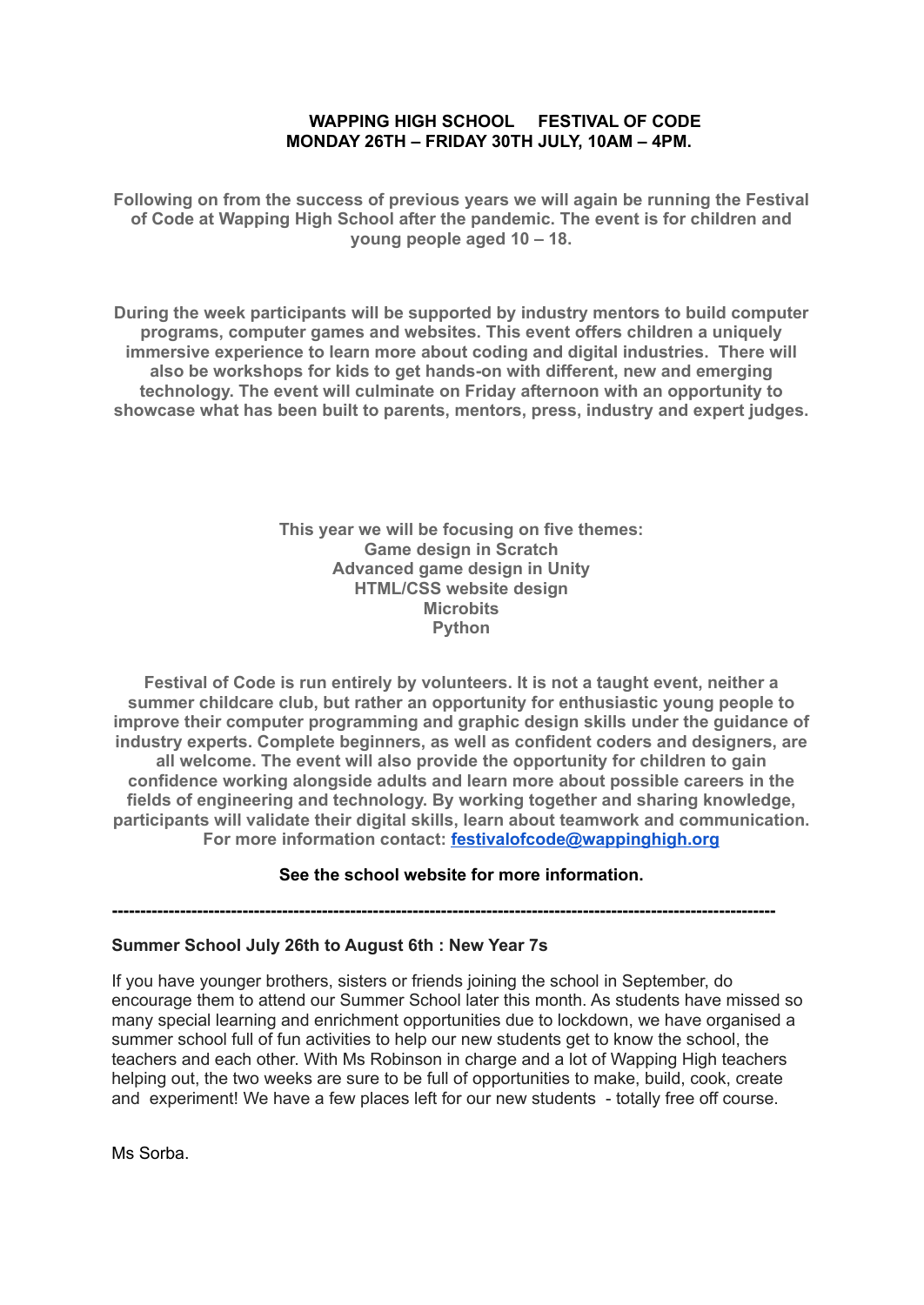#### **INTERESTED IN AN INTERNSHIP IN A LAW FIRM?**

Who is this for?

Students aged 15-19 who would enjoy a virtual internship opportunity with a law firm

#### Who is organising it?

The National Literacy Trust and Cleary Gottlieb law firm are offering young people an amazing opportunity this summer. Participants will gain experience and develop skills that will be invaluable as they progress to the workplace. All internships are part time and will take place virtually. As part of a group of interns, students will have the opportunity to:

- Hear from employees across Cleary Gottlieb talking about their job, career journey and their experiences of working in a large law firm.
- Learn about writing a CV, presentation skills and preparing for interview.
- Work on a mock legal project for the firm.

#### When?

The internship week runs from 16 to 20 August 2021, 9.30am – 1.30pm.

#### Who are Cleary Gottlieb?

An international law firm headquartered in New York City. They employ over 1,200 lawyers worldwide.

How to apply Interested students should visit this link and download the application form. [https://wordsforlife.org.uk/zone-in/activities/virtual-internship-with-cleary-gottlieb/?mc\\_cid=29](https://wordsforlife.org.uk/zone-in/activities/virtual-internship-with-cleary-gottlieb/?mc_cid=2921c7d1fb&mc_eid=919be3caff) [21c7d1fb&mc\\_eid=919be3caff](https://wordsforlife.org.uk/zone-in/activities/virtual-internship-with-cleary-gottlieb/?mc_cid=2921c7d1fb&mc_eid=919be3caff) Applications close on Monday 19 July 2021

---------------------------------------------------------------------------------------------------------------------------

#### ReachOut

'The 2021 ReachOut Programme is soon coming to a close for 2021 and students involved will be taking part in a 'Graduation Ceremony' full of awards and prizes to celebrate the incredible work that all the students have undertaken this year in the programme. ReachOut will be returning in the new academic year so watch the space for even more great work from all those involved in it. Well done to all the Reachout Mentees!

#### Jack Petchey Award

'There have been 3 more winners of the Jack Petchey award this term with Shakeel Aligawesa, Isabella Jackson and Joseph Zeevan scooping the prizes for their incredible efforts and attitude of late. A massive well done to those three students finishing off a difficult year with incredible positivity and resilience.'

Mr Webb.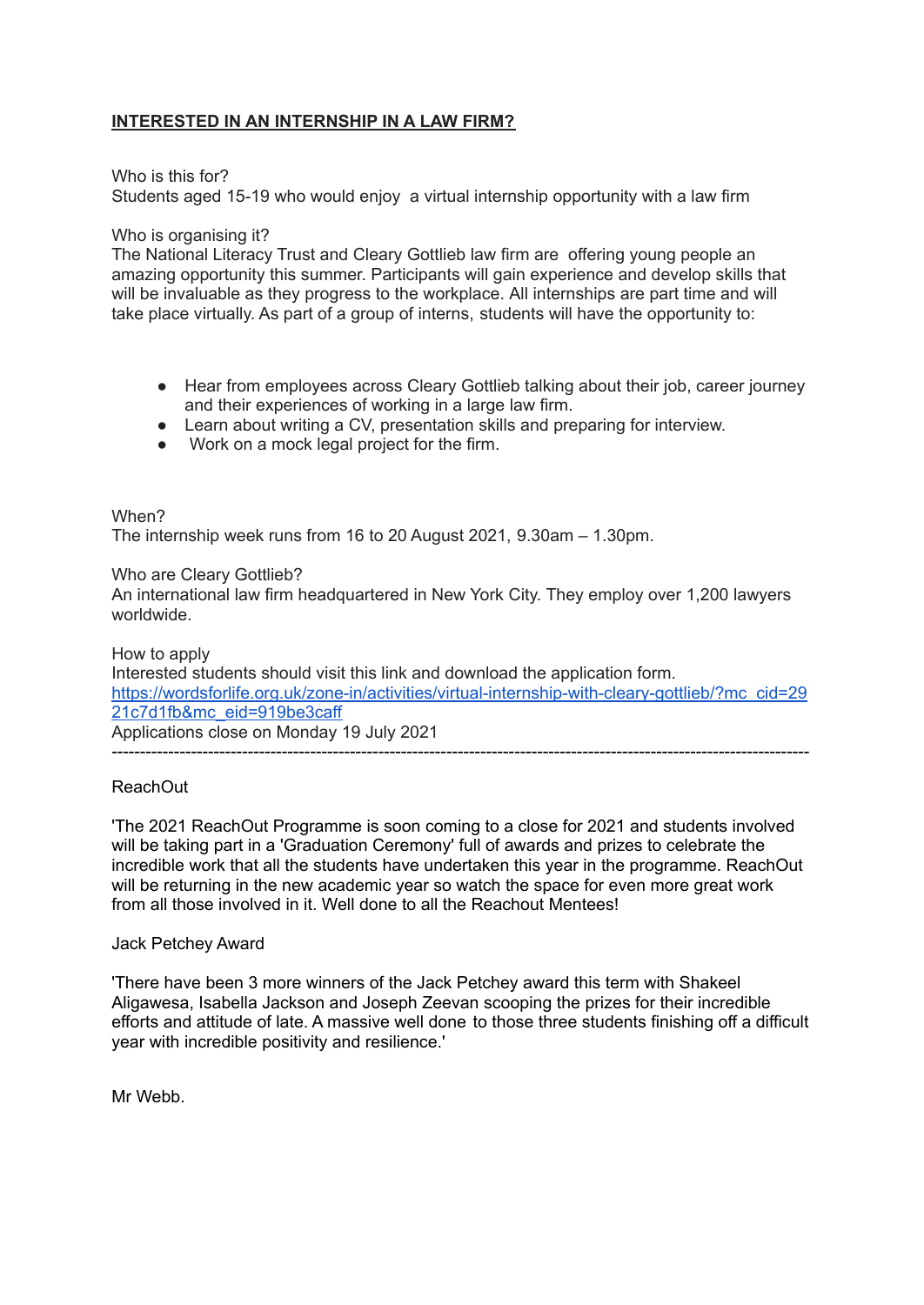#### **Science Revision support (reminder)**

## **Need help with revision?** The science department are excited to offer these great GCSE revision guides to all student in the school. Each book comes with a unique code for students to online access that includes quizzes to test your knowledge. Triple science books are available for those interested in doing triple science. £3.49 for the combined science book £2.79 for each of the triple science books (biology, chemistry & physics) You can pay on parentmail. Ms Macmillan. **---------------------------------------------------------------------------------------------------------------------------**

#### **Year 7 Mandarin Hurdle Tests**

The Languages Department have been delighted with the hard work and brilliant efforts of our Year 7 Mandarin students who have just completed their end of year Hurdle tests in speaking, writing, reading and listening. We are so proud of all that students have achieved and how confidently they are navigating this new language! We really look forward to continuing to work with students in Year 8, as well as welcoming our new cohort of Year 7 Mandarin in September!

# 谢谢你

Ms Wong and Ms Ingram

#### **Young Interpreters Scheme**

Our brilliant Young Interpreters took part in their first training session last week.

We spent time talking about the many languages they spoke (about a dozen!) and what being bilingual meant to them. They are really looking forward to supporting students who are new to the school and sometimes to the country, as well as leading tours for new families during open mornings.

**---------------------------------------------------------------------------------------------------------------------------**

Our second session will take place next week where we will be creating our Young Interpreters leaflet with our mission statement which will be shared in the next bulletin!

Ms Ingram